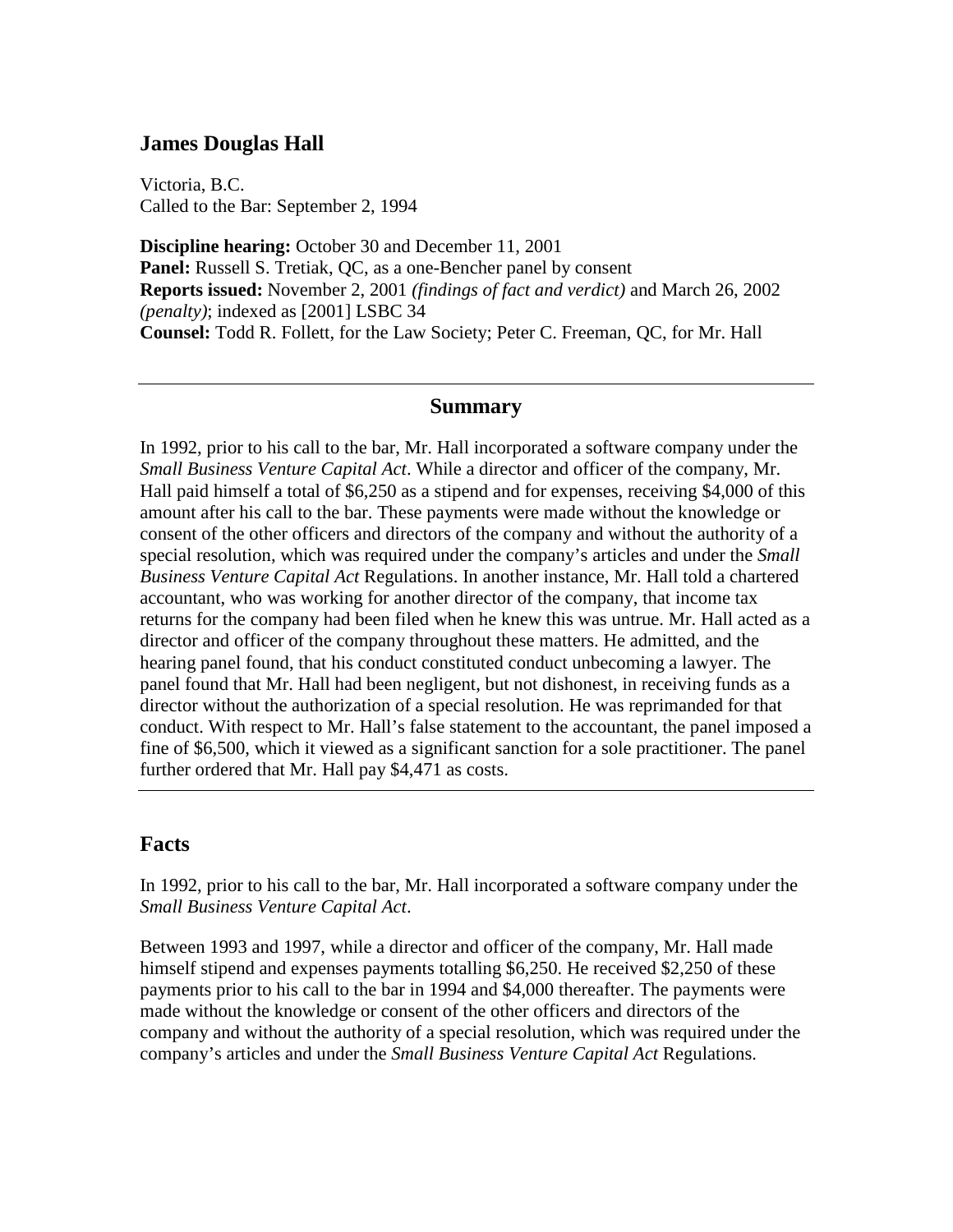Mr. Hall did reflect the payments on financial statements distributed to company shareholders at the company's annual general meetings, but did not indicate that he was the recipient of the money.

Mr. Hall said he was not aware of the legislative requirement for a special resolution.

In September, 1997 a new director in the company hired a chartered accountant to assist her in understanding the company's business. The chartered accountant asked Mr. Hall whether the income tax returns for the company had been filed. Mr. Hall said that the returns had been filed, although he knew this was untrue. Mr. Hall said that he intended to file the tax returns shortly after talking to the chartered accountant, but he then forgot to do so.

Mr. Hall resigned as a director and officer of the company, and the company later began a Small Claims court action against him. Mr. Hall settled the action in January, 1999.

\* \* \*

A discipline citation was authorized again Mr. Hall on July 13, 2000.

## **Decision**

Mr. Hall acted in his capacity as an officer and director of the company in all these matters. He admitted, and the hearing panel found, that his conduct in receiving remuneration as an officer and director of a company without the necessary authority and in falsely stating that income tax returns for the company had been filed amounted to conduct unbecoming a lawyer.

# **Penalty**

As this was a matter of conduct unbecoming a lawyer and not professional misconduct, the hearing panel noted it wished to limit consideration of previous decisions to those involving conduct unbecoming. In the circumstances, the authorities proved of limited assistance.

The panel found that Mr. Hall was negligent in receiving money as an officer and director of a company without first obtaining the requisite authority to do so by special resolution of the company. The panel was persuaded that there was no dishonesty on his part and that there was no need for remediation in this regard. A reprimand was an appropriate penalty for this conduct.

As for Mr. Hall's conduct in falsely stating that the income tax returns of the company had been filed when he knew this was untrue, the panel noted that a fine of \$6,500 would be a significant sanction for a sole practitioner in Mr. Hall's circumstances and would in fact exceed the economic impact of a suspension.

The hearing panel accordingly ordered that Mr. Hall: